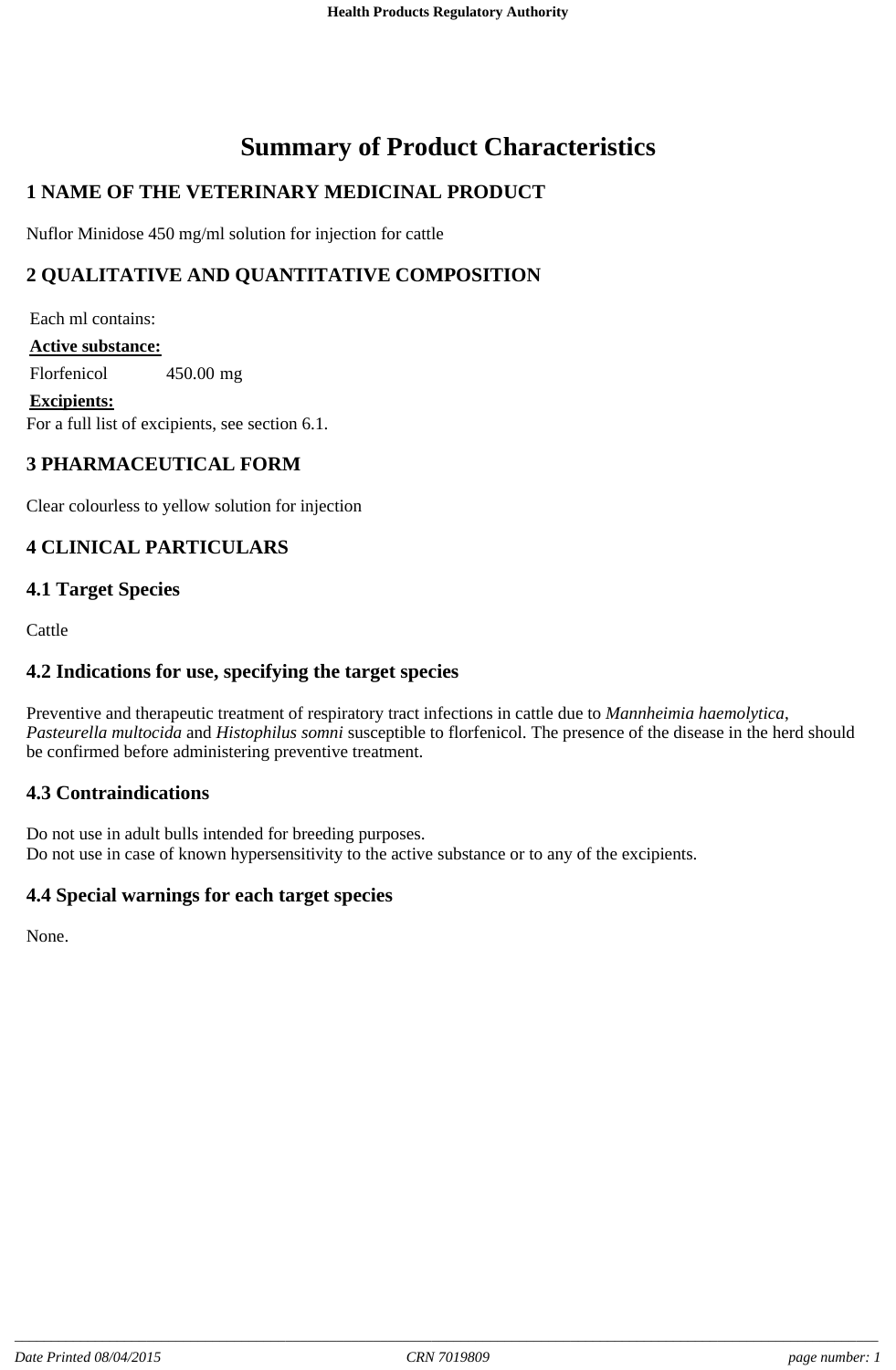# **4.5 Special precautions for use**

#### **Special precautions for use in animals:**

The product should be used in conjunction with susceptibility testing and take into account official and local antimicrobial policies.

Do not use where resistance to florfenicol or other amphenicols is known to occur. Inappropriate use of the veterinary medicinal product may increase the prevalence of bacteria resistant to florfenicol and other amphenicols. The prolonged or repeated use of the veterinary medicinal product should be avoided by

improving farming management practices, cleaning and disinfection measures and eliminating any stress condition.

#### **Special precautions to be taken by the person administering the veterinary medicinal product to animals:**

Care should be taken to avoid accidental self-injection. In case of self-injection, seek medical advice immediately and show the package leaflet or the label to the physician. Avoid direct contact with skin, mouth and eyes. Wash hands after treatment.

#### **4.6 Adverse reactions (frequency and seriousness)**

A decrease in food consumption and transient softening of the faeces may occur during the treatment period. The treated animals recover quickly and completely upon termination of treatment.

Subcutaneous injection of the product at the maximum recommended volume of 10 mL per injection site may cause transient local algesia and clinically obvious swelling at the injection site. Local algesia may persist for some days. Injection site swellings decrease over time but may persist for up to 61 days.

Intramuscular injection of the product at the maximum recommended volume of 10 mL per injection site may cause transient local algesia and clinically obvious swelling at the injection site. Local algesia may persist for some days. Injection site swellings decrease over time but may persist for up to 24 days. Inflammatory lesions at the injection site (seen at necropsy) may persist for 37 days after injection.

### **4.7 Use during pregnancy, lactation or lay**

Studies in laboratory animals have not revealed any evidence of embryo- or foetotoxic potential for florfenicol. However, the effect of florfenicol on bovine reproductive performance and pregnancy has not been assessed. Use only accordingly to the benefit-risk assessment by the responsible veterinarian.

### **4.8 Interaction with other medicinal products and other forms of interaction**

None known.

# **4.9 Amounts to be administered and administration route**

SC route: 40 mg/kg body weight (4 ml/45 kg) to be administered once only. IM route: 20 mg/kg body weight (2 ml/45 kg) to be administered twice 48 hours apart.

The injection should only be given in the neck. The dose volume given at any one injection site should not exceed 10 ml.

To ensure a correct dosage body weight should be determined as accurately as possible to avoid underdosing.

Swab septum before removing each dose. Use a dry, sterile needle and syringe. For 250 ml vials, do not broach the vial more than 25 times.

# **4.10 Overdose (symptoms, emergency procedures, antidotes), if necessary**

No data available.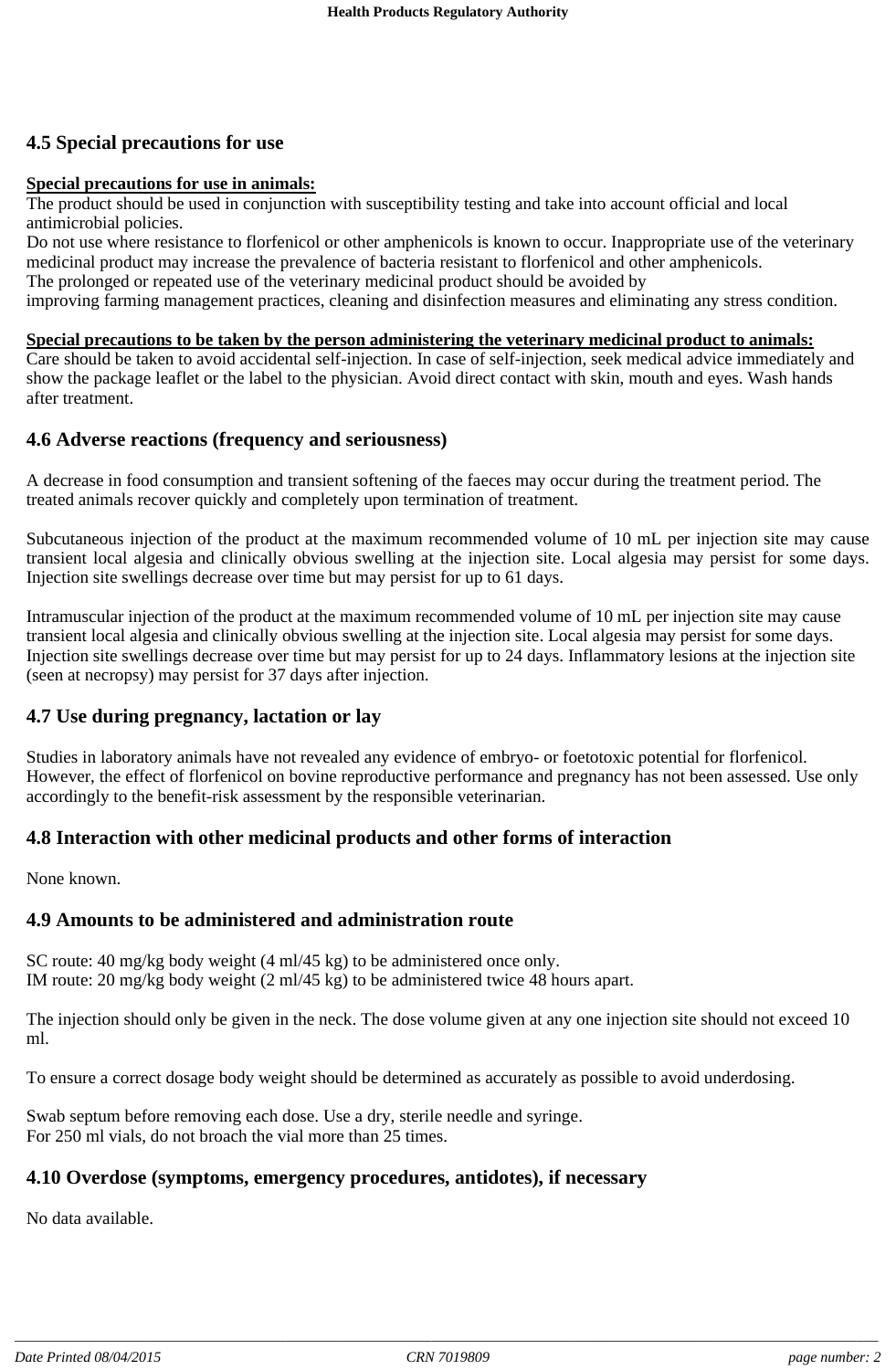# **4.11 Withdrawal Period(s)**

Meat and offal: by SC (at 40 mg/kg body weight, once): 64 days by IM (at 20 mg/kg bodyweight, twice): 37 days

Not permitted for use in lactating animals producing milk for human consumption.

# **5 PHARMACOLOGICAL or IMMUNOLOGICAL PROPERTIES**

Pharmacotherapeutic group: antibacterials for systemic use ATCVet code: QJ01BA90

### **5.1 Pharmacodynamic properties**

Florfenicol is a synthetic broad-spectrum antibiotic effective against most Gram-positive and Gram-negative bacteria isolated from domestic animals. Florfenicol acts by inhibiting protein synthesis at the ribosomal level and is bacteriostatic and time-dependent. Laboratory tests have shown that florfenicol is active against the most commonly isolated bacterial pathogens involved in bovine respiratory disease which include *Mannheimia haemolytica*, *Pasteurella multocida* and *Histophilus somni*.

Florfenicol is considered to be a bacteriostatic agent, but *in vitro* studies of florfenicol demonstrate bactericidal activity against *Mannheimia haemolytica*, *Pasteurella multocida* and *Histophilus somni*.

For *Mannheimia haemolytica*, *Pasteurella multocida* and *Histophilus somni* the following breakpoints have been determined for florfenicol in bovine respiratory disease: susceptible:  $\leq$ 2 µg/ml, intermediate: 4 µg/ml, resistant:  $\geq$ 8 µg/ml.

Resistance to florfenicol is mainly mediated by an efflux system due to specific (flo-R) or multidrug transporters (AcrAB-TolC). The genes corresponding to these mechanisms are coded on mobile genetic elements such as plasmids, transposons or genes cassettes.

Surveillance data of the susceptibility of target field isolates from cattle collected between 1995 and 2009 across Europe show a constant activity of florfenicol with no finding of resistant isolates. In the recent literature, one resistant isolate of *P. multocida* was reported from a calf in Germany in 2007 harbouring a plasmid mediated flo-R. No coresistance to other antibiotic families was observed. Cross-resistance with chloramphenicol can occur.

Resistance to florfenicol and other antimicrobials has been identified in the food-borne pathogen *Salmonella typhimurium* and co-resistance with the third-generation cephalosporins has been observed in respiratory and digestive *Escherichia Coli.* This has not been observed for the target pathogens.

### **5.2 Pharmacokinetic properties**

After parenteral application florfenicol is mainly excreted via urine and to a small extent via faeces, mainly as parent compound but also followed by florfenicol amine and florfenicol oxamic acid.

The administration of the product by the subcutaneous route at the recommended dose of 40 mg/kg maintained efficacious plasma levels of florfenicol in cattle above the MIC<sub>90</sub> of 0.5 µg/ml and 1.0 µg/ml for 90.7 hours and 33.8 hours, respectively. Maximum mean serum concentration (Cmax) of 1.8 µg/ml occurred 7 hours (Tmax) after dosing. The administration of the product by the intramuscular route at the recommended dose of 20 mg/kg maintained efficacious plasma levels of florfenicol in cattle above the MIC<sub>90</sub> of 0.5 µg/ml and 1.0 µg/ml for 48.7 hours and 30.3 hours, respectively. Maximum mean serum concentration (Cmax) of 3.0 µg/ml occurred 6 hours (Tmax) after dosing.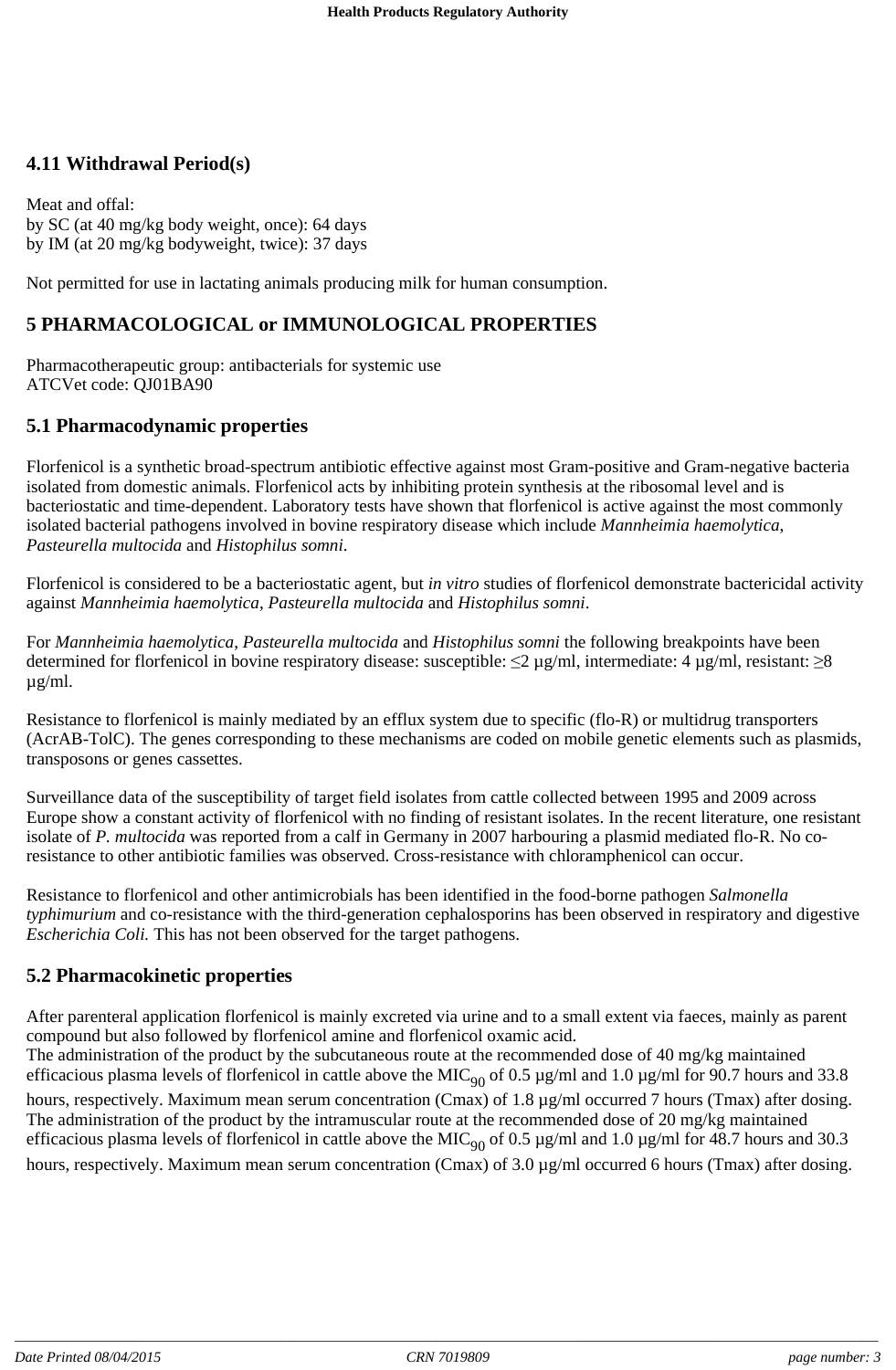# **6 PHARMACEUTICAL PARTICULARS**

### **6.1 List of excipients**

N-Methylpyrrolidone Diethylene glycol monoethyl ether

# **6.2 Incompatibilities**

In the absence of compatibility studies, this veterinary medicinal product must not be mixed with other veterinary medicinal products.

### **6.3 Shelf-life**

Shelf-life of the veterinary medicinal product as packaged for sale: 2 years Shelf-life after first opening the immediate packaging: 28 days

### **6.4 Special precautions for storage**

This veterinary medicinal product does not require any special temperature storage conditions. Keep the vial in the outer carton in order to protect from light.

# **6.5 Nature and composition of immediate packaging**

50, 100 and 250 ml colourless type II glass multiple dose vials, sealed with bromobutyl rubber stoppers secured with aluminium overseal. Not all pack sizes may be marketed.

### **6.6 Special precautions for the disposal of unused veterinary medicinal products or waste materials**

Any unused veterinary medicinal product or waste materials derived from such veterinary medicinal product should be disposed of in accordance with local requirements.

# **7 MARKETING AUTHORISATION HOLDER**

Intervet Ireland Ltd. Magna Drive Magna Business Park Citywest Road Dublin 24

# **8 MARKETING AUTHORISATION NUMBER(S)**

VPA 10996/207/001

# **9 DATE OF THE FIRST AUTHORISATION/RENEWAL OF THE AUTHORISATION**

Date of first authorisation:  $12<sup>th</sup>$  September 2008

Date of last renewal:  $11<sup>th</sup>$  September 2013